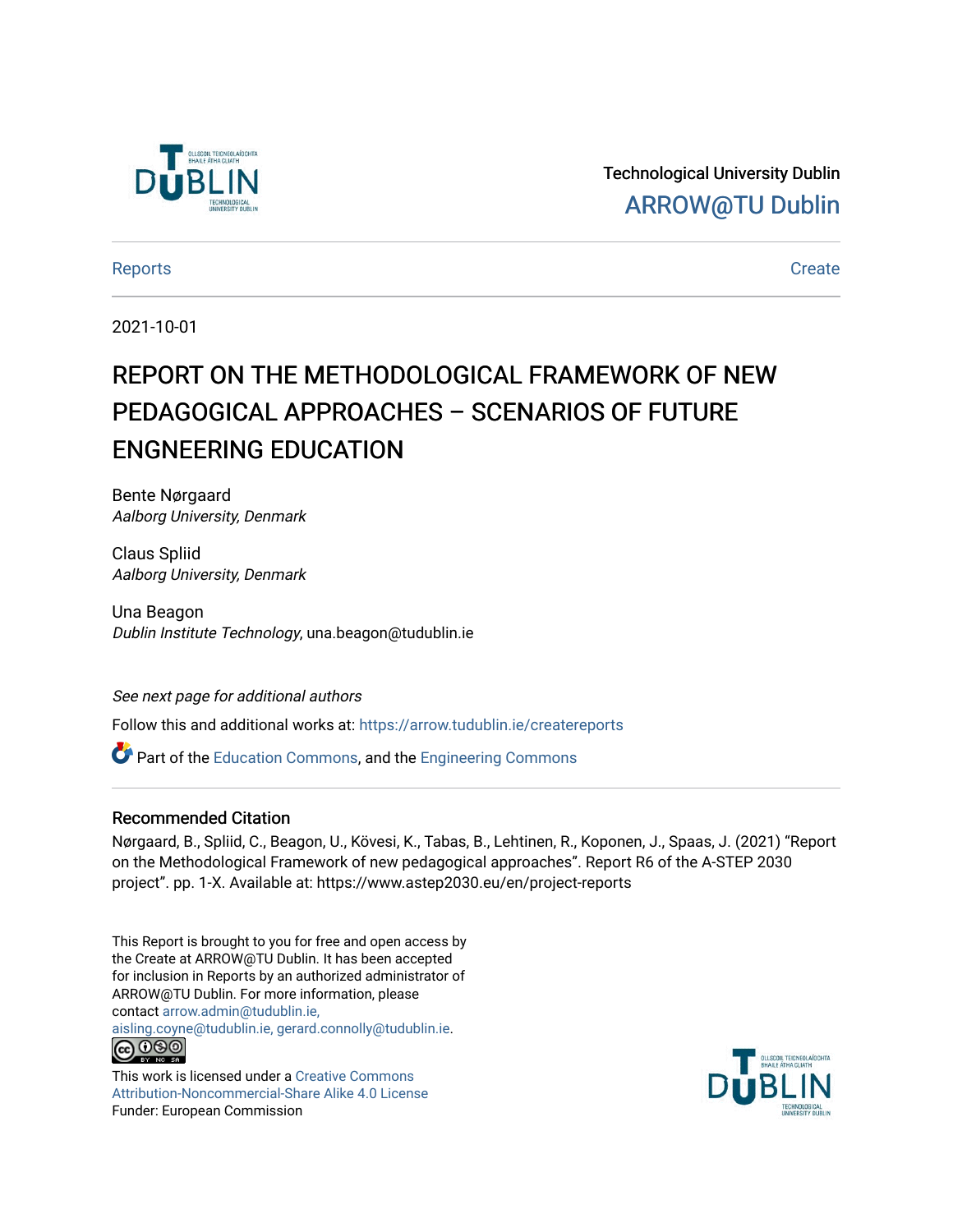## Authors

Bente Nørgaard, Claus Spliid, Una Beagon, Klara Kövesi, Brad Tabas, Riitta Lehtinen, Jenni Koponen, and Johannes Spaas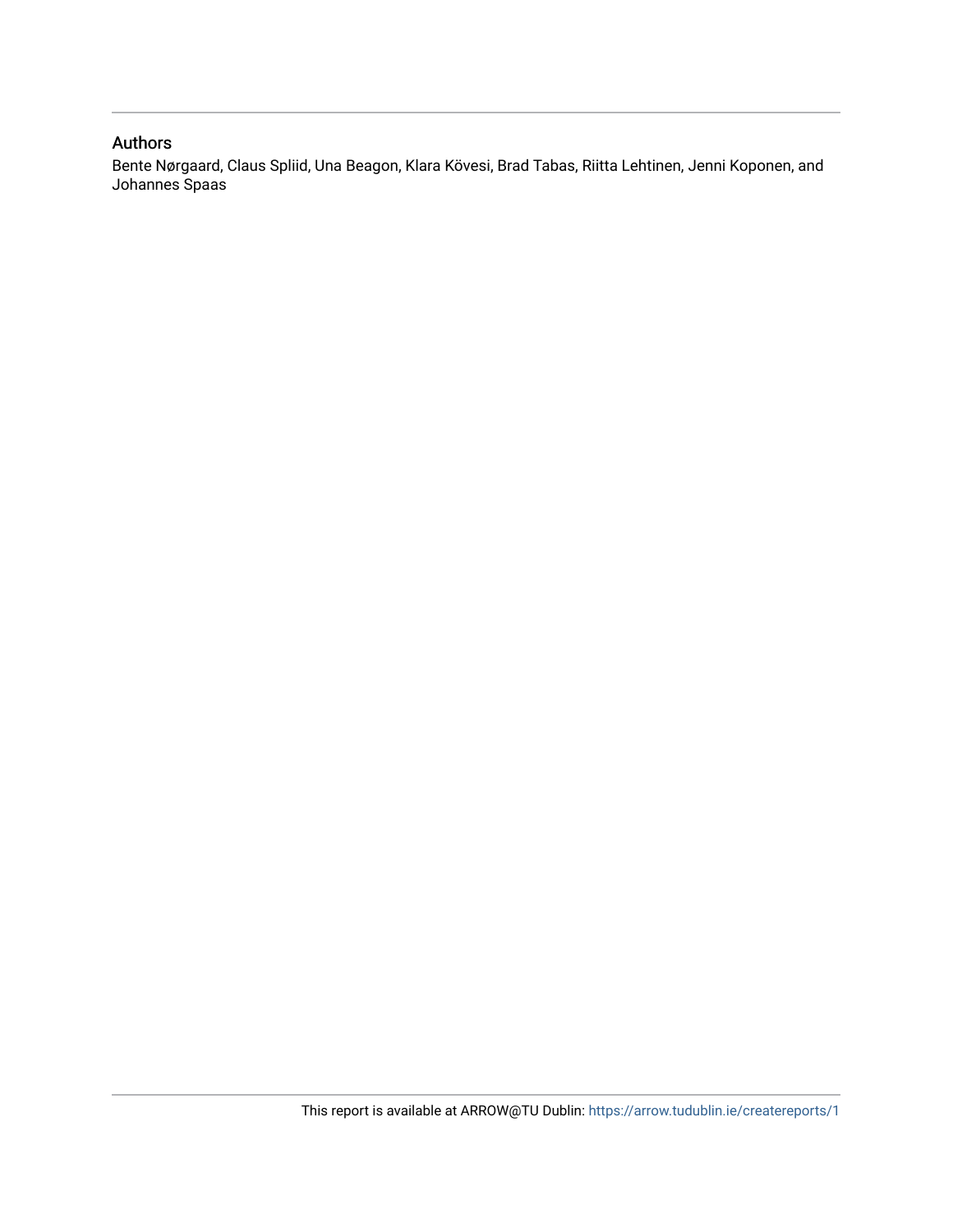# REPORT 6: REPORT ON THE METHODOLOGICAL FRAMEWORK OF NEW PEDAGOGICAL APPROACHES – SCENARIOS OF FUTURE ENGNEERING EDUCATION

Recommended citation:

Nørgaard, B., Spliid, C., Beagon, U., Kövesi, K., Tabas, B., Lehtinen, R., Koponen, J., Spaas, J. (2021) "Report on the Methodological Framework of new pedagogical approaches". Report R6 of the A-STEP 2030 project". pp. 1-X.

Available at: https://www.astep2030.eu/en/project-reports

## Written by:

Bente Nørgaard & Claus Spliid, Aalborg University, Denmark Una Beagon, TU Dublin, Ireland Klara Kövesi, Brad Tabas, ENSTA Bretagne, France Riitta Lehtinen, Jenni Koponen, Metropolia UAS, Finland Johannes Spaas, Board of European Students of Technology , BEST, Belgium



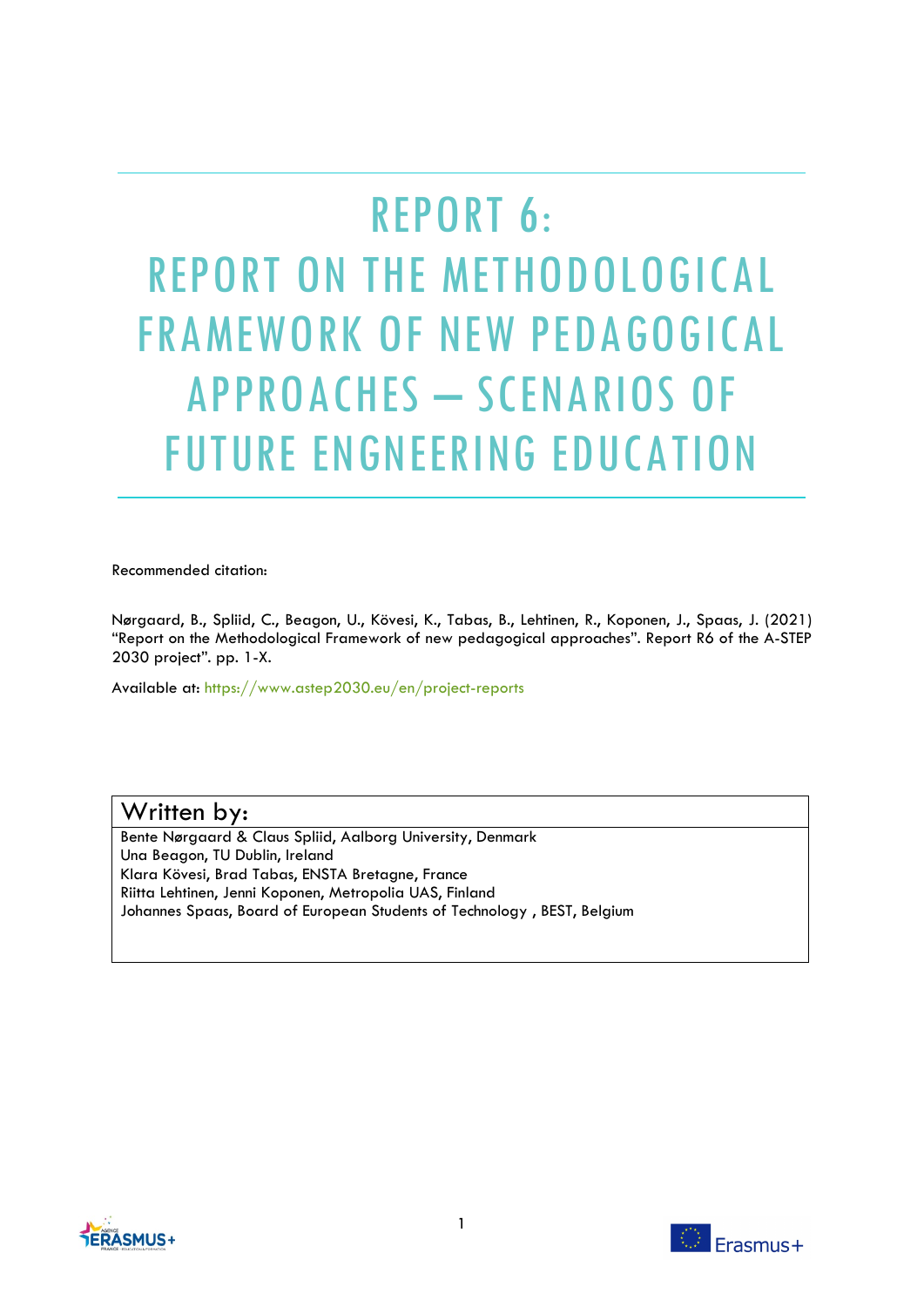# **Contents**



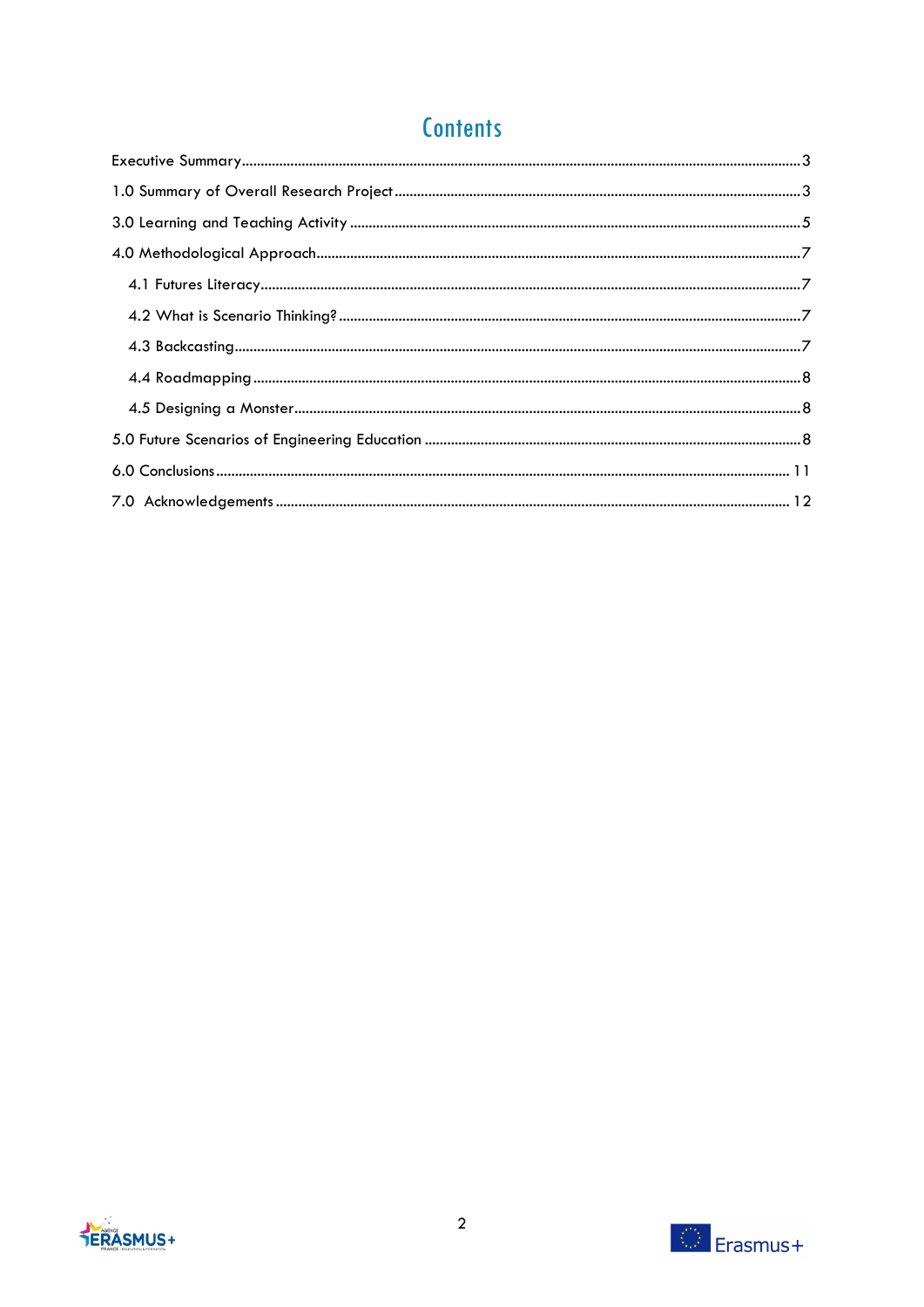# <span id="page-4-0"></span>Executive Summary

This report summarises the methodology used to create scenarios as part of the innovative teaching pedagogies proposed in the A-STEP 2030 (Attracting diverSe Talent to the Engineering Professions of 2030) project. This project is an EU Erasmus+ project funded under call number 2018-1-FR01-KA203- 047854. The report begins by describing the overall project and the organisation of the learning and teaching activity. The scenarios were co-created with student participants and academic staff in the learning and teaching activity - A-STEP 2030 Summer School which was held in August 2021.

The specific scenarios created by participants are described in this report and can be used by engineering educators in delivery of engineering programmes. More detailed videos are also included on the project website [\(www.astep2030.eu\)](http://www.astep2030.eu/)

# <span id="page-4-1"></span>1.0 Summary of Overall Research Project

The main objective of the A-STEP 2030 project was to develop new and innovative teaching approaches relevant to learners' values yet appropriate to teach a new set of skills and competencies needed for the future. Our goal was to create an attractive and fascinating learning environment thereby encouraging young people and adult learners with diverse backgrounds to engage in engineering studies and the profession as a whole. The project comprised the following three activities:

**Activity 1**: Determine future roles and skills requirements of engineers to enhance the sustainable development of society.

**Activity 2:** Investigate the values and motivations of young people, students and adult learners to determine how this influences their future career choices and use this knowledge to make a career in engineering more attractive to all young people.

**Activity 3:** Develop new and innovative teaching and learning practices to respond to these findings.

The project consortium has 7 members from six EU countries (France, Denmark, Finland, Ireland, Sweden and Belgium) and 10 associated partners. The team includes four different European HEIs all involved in Engineering Education Research. (ENSTA Bretagne, France, TU Dublin, Ireland, Aalborg University, Denmark and Metropolia University, Finland.) The team is also complemented by representatives from SEFI (European Society for Engineering Education) and Universum - experts in research relating to student motivations and career choices. Students are also represented through our project partner BEST (Board of European Students of Technology) which represents HEI students in STEM.

Figure 1 shows the main activities associated with the project. This report focuses on the result of Activity 3: Task 2.



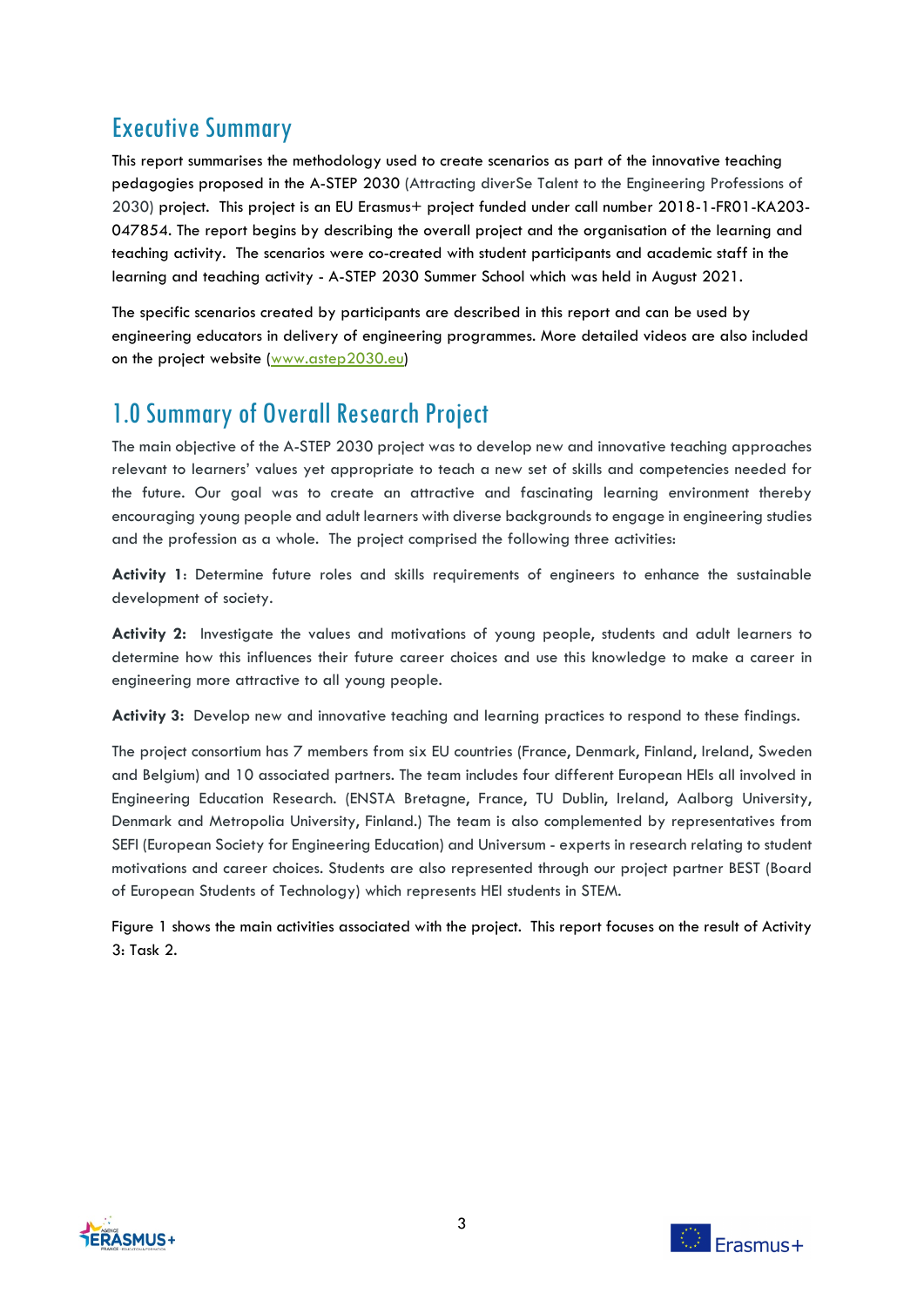

**Figure 1: Overall Project details showing the aims of each activity.**



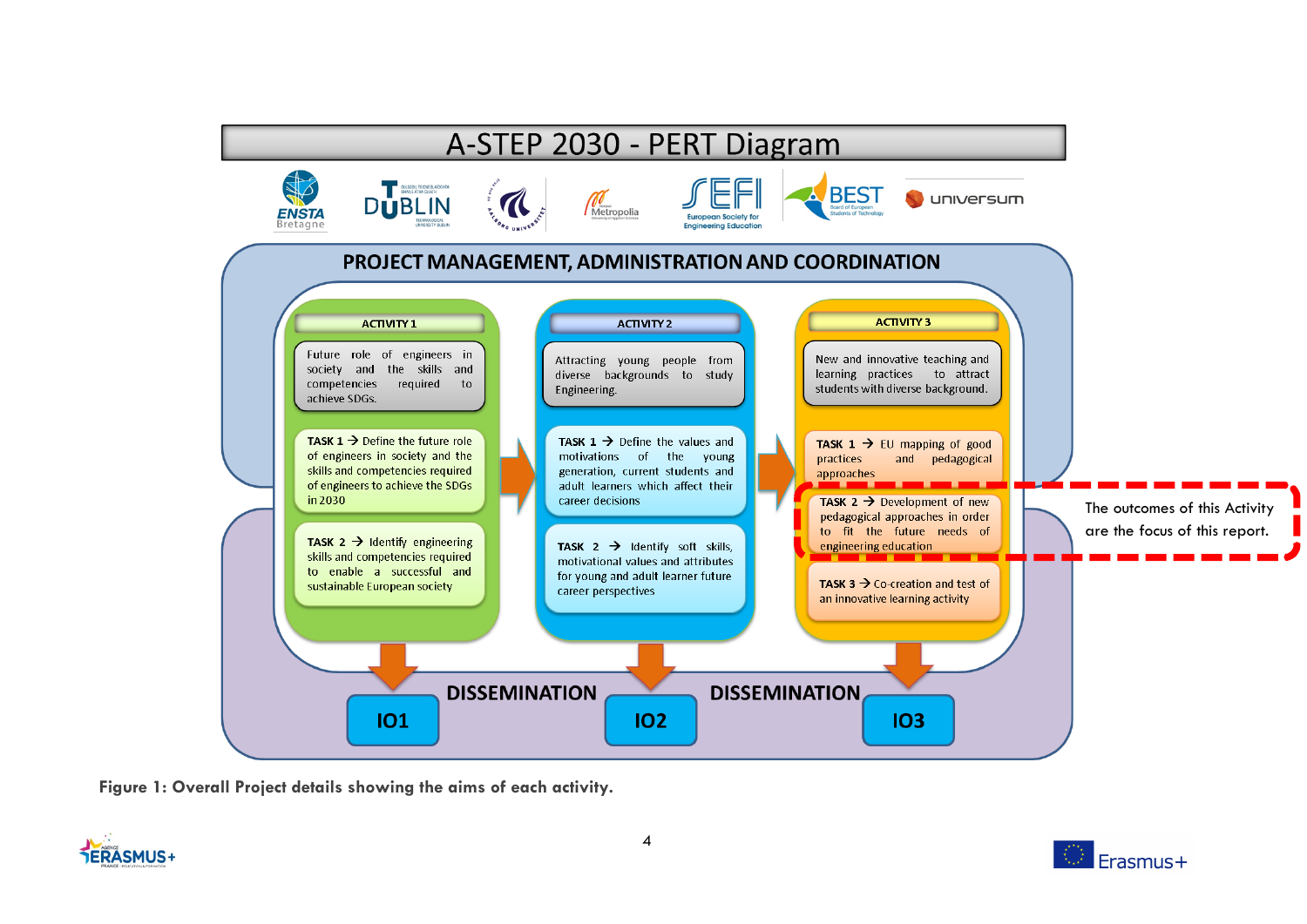

# <span id="page-6-0"></span>3.0 Learning and Teaching Activity

It was originally intended to run the learning and teaching activity face to face with a limit of 30 students. However, due to the pandemic situation, we were unable to host the learning and teaching activity in person, and so we turned this to our advantage and ran the learning and teaching activity online to provide an opportunity for students and academics to develop their digital skills. The learning and teaching activity took place in August 2021 as the "A-STEP 2030 Summer School".

Students were invited to attend the free Summer School through advertisement in student networks, universities, SEFI, Universum networks and on social media. As we wanted to enhance multi-cultural skills by creating diverse teams, the application form requested general demographic details, but also selection of preferred team roles in line with the Belbin Team Roles Framework (Belbin, 2011). Fifty students were offered places from 266 applicants to attend the Summer School. The Summer School took place over 3 days, using 6 sessions of 2 hours. Students were also expected to work together off line.

The team set up a Collaborative Workspace before the event so that each team member could upload pre-reading material and resources. Worksheets and documentation that was required for each activity was also provided within separate folders. This allowed students to access, work on and upload progress in each session and was available to all hosts and students within that group to work on and review. We also provided a Code Of Conduct for student's participation online and a Certificate of Completion.

The Summer School introduced students to the concept of Futures Literacy and Scenario Thinking and sessions were held on developing skills on Backcasting, Roadmapping and Designing a Monster. The Summer School event concluded with a Show and Tell session which allowed students to present their scenarios to the research team. The co-creative exercise enabled the research team to trial this innovative exercise whilst helping students develop their skills in future orientated thinking.

Please refer to Table 1 which outlines the agenda of the learning and teaching activity.



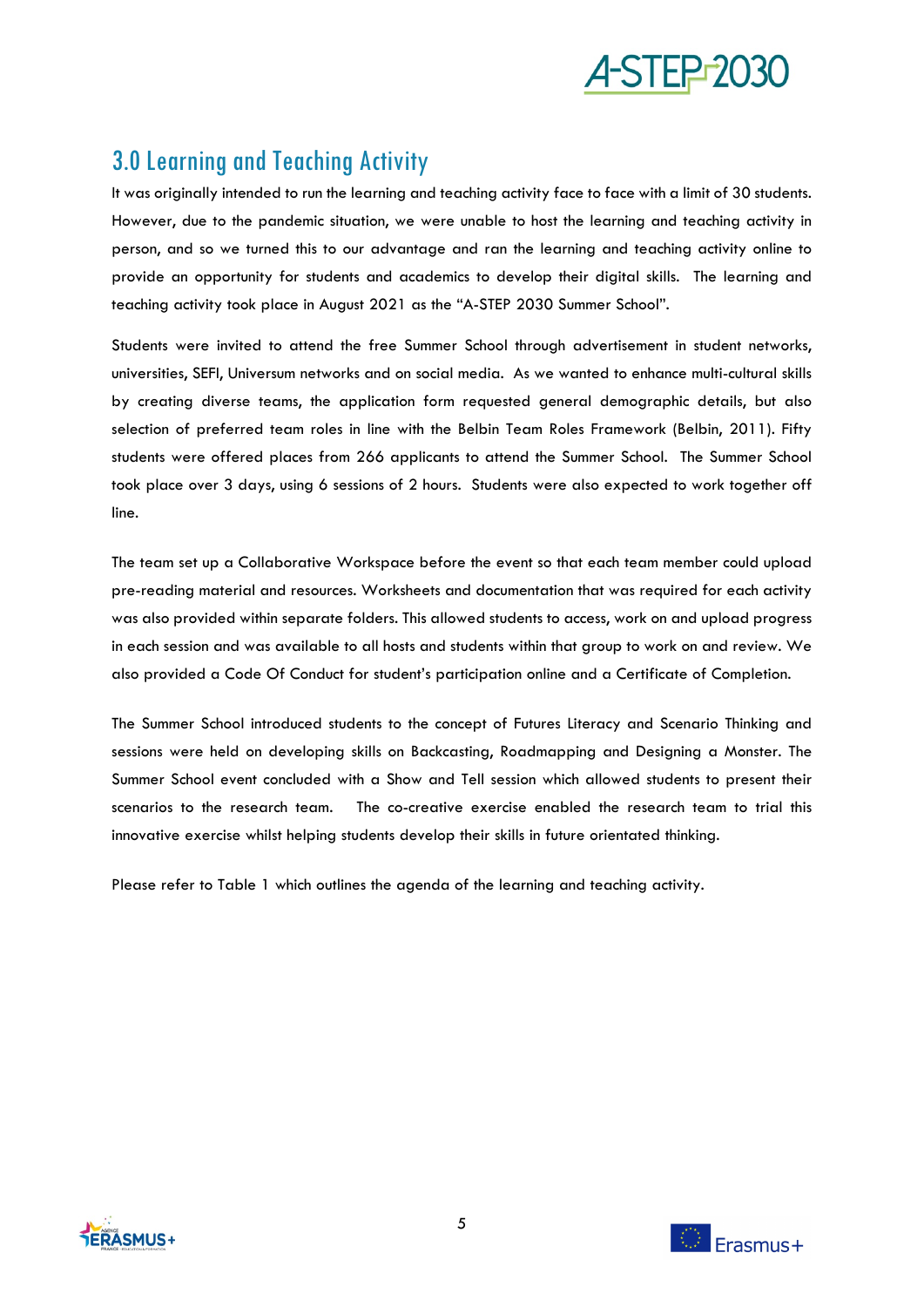# **A-STEP-2030**

Table 1: Overall Schedule for Summer School

| Wednesday 18th August 2021                                                                                                                                             | Wednesday 18th August 2021                                                                                                                                                                                              |
|------------------------------------------------------------------------------------------------------------------------------------------------------------------------|-------------------------------------------------------------------------------------------------------------------------------------------------------------------------------------------------------------------------|
| $(9.00-11.00$ GMT+1)                                                                                                                                                   | $(13.00 - 15.00$ GMT+1)                                                                                                                                                                                                 |
| <b>Session 1: Futures Literacy</b>                                                                                                                                     | Session 2: What is scenario thinking?                                                                                                                                                                                   |
| <b>Session Hosts: AALBORG and ENSTA</b>                                                                                                                                | <b>Session Hosts: METROPOLIA</b>                                                                                                                                                                                        |
| Purpose of Session: Introductions to the project and                                                                                                                   | Purpose of Session: Introduction to Strategic Thinking,                                                                                                                                                                 |
| to the participants                                                                                                                                                    | Driver Mapping & Creation of four futures                                                                                                                                                                               |
| Schedule:                                                                                                                                                              | Schedule:                                                                                                                                                                                                               |
| 09.00-09.10                                                                                                                                                            | 13.00-13.05                                                                                                                                                                                                             |
| Setting up, welcomes, Code of                                                                                                                                          | Joining the room                                                                                                                                                                                                        |
| Conduct<br>09.10-10.00 Introductions [Interactive Session]<br>10.00-11.00 Future Literacy Interactive Session                                                          | 13.05-13.15<br>Introduction to Strategic thinking<br>13.15-13.30<br>Introduction to Driver Mapping<br>13.30-14.55<br>Students work in groups<br>14.55-15.00<br>Wrap Up                                                  |
| Thursday 19th August 2021<br>$(9.00-11.00$ GMT+1)                                                                                                                      | Wednesday 18th August<br>2021<br>$(13.00 - 15.00$ GMT+1)                                                                                                                                                                |
| <b>Session 3: Backcasting</b>                                                                                                                                          | <b>Session 4: Roadmapping</b>                                                                                                                                                                                           |
| <b>Session Hosts: TU Dublin</b>                                                                                                                                        | <b>Session Hosts: ENSTA</b>                                                                                                                                                                                             |
| Purpose of Session: Introduction to the technique of<br>backcasting and deepening the four futures they<br>have identified in Session 2.                               | Purpose of Session : Deepening of scenario building -<br>Creating a strategic plan                                                                                                                                      |
| Schedule:<br>09.00-09.05<br>Joining the room<br>09.05 - 09.15<br>Intro to Backcasting techniques<br>09.15 - 10.55<br>Students work in groups<br>10.55-11.00<br>Wrap Up | Schedule:<br>13.00-13.05<br>Joining the room<br>13.05-13.15<br>Introduction to Roadmapping<br>13.15-13.30<br>Discussion with whole group on realism<br>13.30-14.55<br>Students work in groups<br>14.55-15.00<br>Wrap Up |
| Friday 20th August 2021                                                                                                                                                | Friday 20th August 2021                                                                                                                                                                                                 |
| $(9.00-11.00$ GMT+1)                                                                                                                                                   | $(13.00-14.30$ GMT+1)                                                                                                                                                                                                   |
| Session 5: Designing a Monster                                                                                                                                         | Session 6: "Show and Tell"                                                                                                                                                                                              |
| <b>Session Hosts: AALBORG</b>                                                                                                                                          | <b>Session Hosts: TU Dublin</b>                                                                                                                                                                                         |
| Purpose of Session :                                                                                                                                                   | Purpose of Session:                                                                                                                                                                                                     |
| Introduction to the technique of Monstering with a                                                                                                                     | To see the outputs of the scenarios created by each                                                                                                                                                                     |
| view to creating a plan or model for a future                                                                                                                          | group                                                                                                                                                                                                                   |
| classroom and how it will function.                                                                                                                                    | Schedule:                                                                                                                                                                                                               |
| Schedule:                                                                                                                                                              | 13.00-13.05                                                                                                                                                                                                             |
| 09.00-09.05                                                                                                                                                            | Joining the room                                                                                                                                                                                                        |
| Joining the room                                                                                                                                                       | 13.05-14.00                                                                                                                                                                                                             |
| 09.05 - 09.15                                                                                                                                                          | Two parallel sessions of "Show and Tell"                                                                                                                                                                                |
| Introduction to Monstering                                                                                                                                             | 14.00-14.15                                                                                                                                                                                                             |
| 09.15-10.55                                                                                                                                                            | Feedback                                                                                                                                                                                                                |
| Students work in groups to create                                                                                                                                      | <b>BEST Presentation</b>                                                                                                                                                                                                |
| their Monster                                                                                                                                                          | 14.15-14.25                                                                                                                                                                                                             |
| 10.55-11.00 Wrap Up                                                                                                                                                    | 14.25-14.30 Wrap up, thank you and goodbye                                                                                                                                                                              |
|                                                                                                                                                                        |                                                                                                                                                                                                                         |



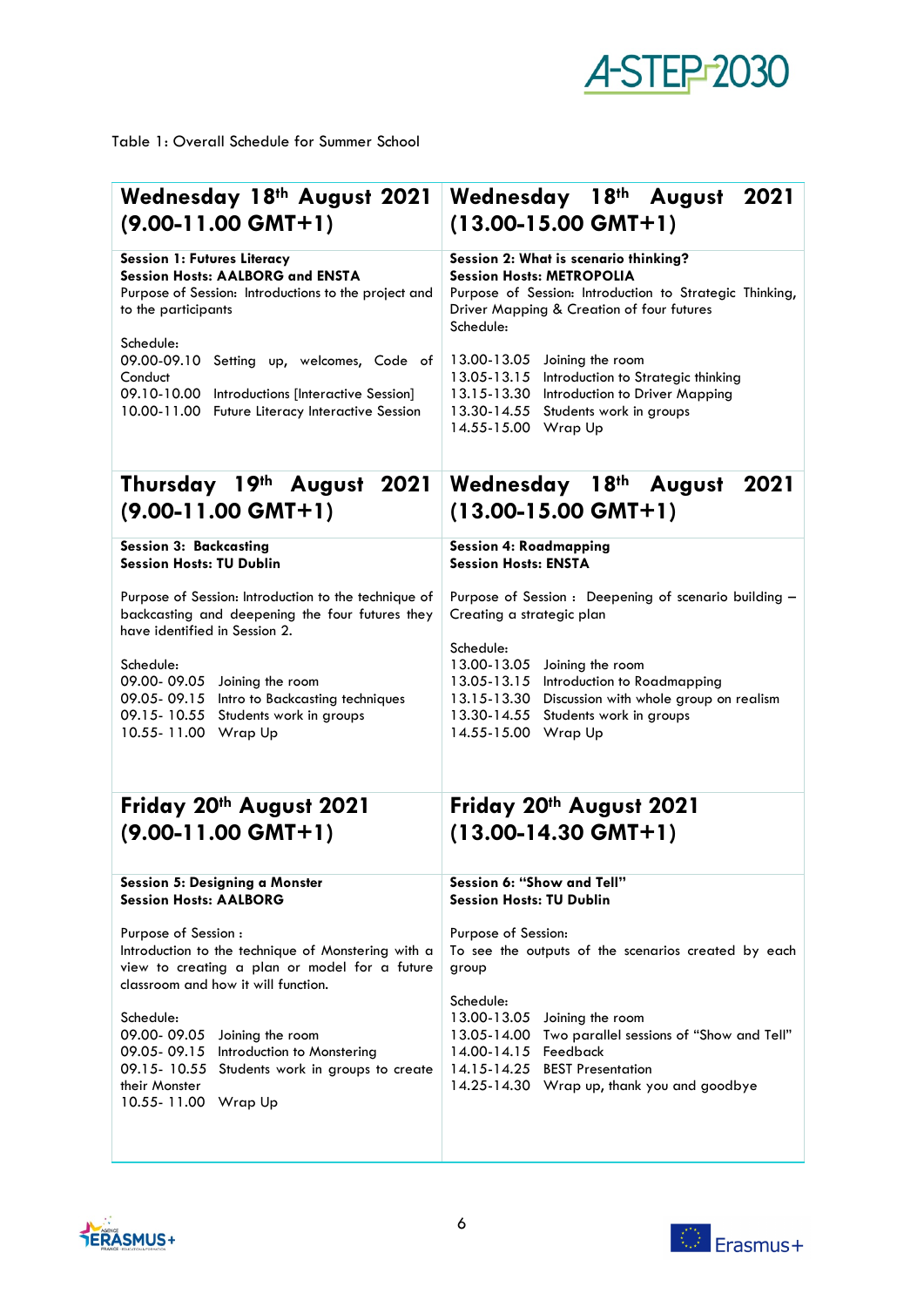

# <span id="page-8-0"></span>4.0 Methodological Approach

The methodological approach included taking participants through five sessions which culminated in a final Show and Tell session where students presented their scenarios to the group. Each session is now described in more detail. Full resources including presentations, introductory materials worksheets and so on are available from the project website.

## <span id="page-8-1"></span>4.1 Futures Literacy

The first session started before the Summer School began, with the students preparing presentations about themselves. We specifically asked them to talk about their childhood and current personal and professional dreams as a way to orientate themselves to the idea of future thinking. Students also were able to read a short introduction about the project and watched video presentations from the session facilitators. Students were organised in groups of 5 and they were also asked to align their group expectations and collaborate in preparing a code of conduct for their group.

To get the students started on future thinking, we began by introducing 'Futures literacy'. They were individually asked questions guiding them into their thoughts of the future. Questions such as: Do you think the future is predictable? When is the future? How far do you plan ahead? etc. After a short presentation, the students joined their groups in breakout rooms to discuss their individual answers to the 'Futures Literacy' concept.

## <span id="page-8-2"></span>4.2 What is Scenario Thinking?

In the second session, the focus was narrowed to: What is the future of engineering education? The students were introduced to 'strategic foresight' where the overall idea is to avoid making perfect predictions of the future but instead to consider a range of potential scenarios or possible future. To do this 'driver mapping' was introduced which is a critical tool used to help identify high-impact and highuncertainty drivers, the factors and the forces of change.

Based on the introduction to strategic foresight and driver mapping, the students again worked in their groups on a 2X2 Scenario method to develop a set of future scenarios based on the analysis of drivers of change. This method involves two axes based on positive or negative considerations of each driver of change and provided outcomes resulting in four scenarios depending on the combination of issues identified in each axis. They came up with scenarios on the topic of future engineering education.

## <span id="page-8-3"></span>4.3 Backcasting

In session 3 the students were introduced to the 'Backcasting Technique', again a short presentation by the facilitators. Based on the scenarios they imagined in Session 2, they were asked to apply the Backcasting Technique to one of these scenarios. In effect, they were asked "What do we need to do today to reach that successful outcome of our scenario?" In groups, the students started from the baseline (current state) and through creative solutions and prioritization they stepped back to their scenario on future engineering education. Student were provided with a template to assist them in their process.



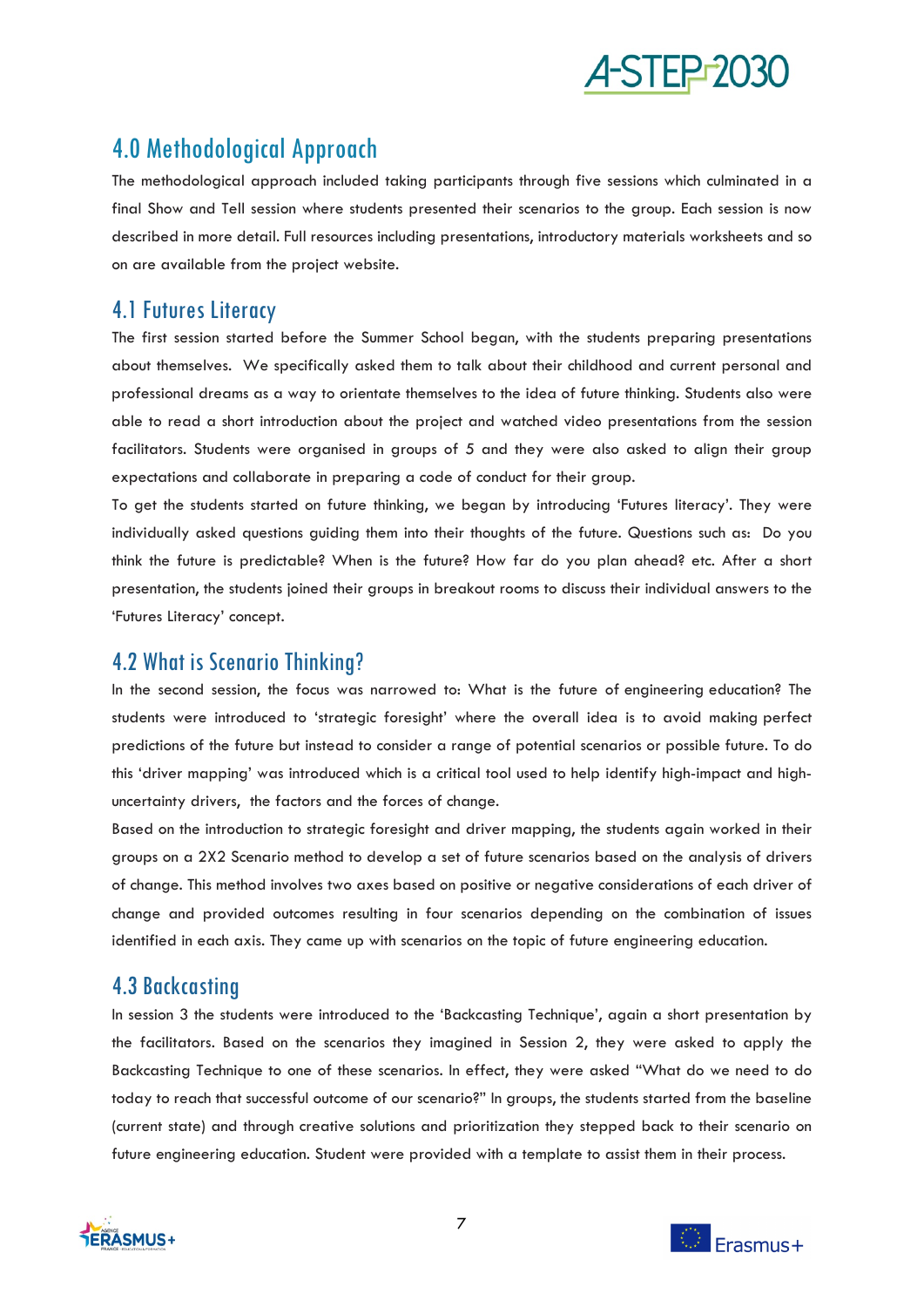

## <span id="page-9-0"></span>4.4 Roadmapping

Session 4 was dedicated to students making a 'Roadmap' by determining the best future and the best road to get there. Again starting from the current situation and by considering different realisms and expectations, the students were asked: "How do you know if something is possible? What criteria might you use to prove that something is possible?" The students worked on a template for strategic road maps asking themselves the three questions: Why? What? and How?

## <span id="page-9-1"></span>4.5 Designing a Monster

In this session the intention was to gather the threads and 'Design a Monster'. The Monster was based on the previous days future thinking exercises and focussed on scenarios of the future of engineering education. The students were asked to go one step deeper and apply the methods and tools introduced earlier to "Design a Monster", thinking of "How to become an engineer in the future?" As the workshop was held online the only possibility for a Monster was a video – materialising a scenario often brings out new perspectives and ideas and often makes a presentation more engaging and visual. The students were asked to show illustrations/mind maps/mock-ups/prototypes of their Monsters and to prepare a short video (5 minutes) where they, as a group, tell and show (sing or dance) their monster.

## <span id="page-9-2"></span>5.0 Future Scenarios of Engineering Education

In this section of the report, we present the future scenarios which were created in the learning and teaching activity. A written scenario does not adequately reflect the creativity provided in the videos, so short summarises are provided here. Please refer to our project website [\(www.astep2030.eu\)](http://www.astep2030.eu/) where the original videos created are uploaded and available for review.

## Scenario 1 – Back to the Future

The video opens with students chatting about their weekend at the back of a lecture hall. One student describes an event which happened to him at the weekend where he travelled in a car such as that used in "Back to the Future". He was transported to another realm, the future in 2045. He describes how he visited a University in the future, where students spoke their own language and used a piece of technology held to their throat to translate it for others. This future university did not have any lecture halls, students sat in pods connected to a laptop so that 1,000 students could attend one lecture. The dining hall used tablets to order food from any country which was delivered to your seat by drone. He also described a watch which was connected to a person's brain, in effect students could look up anything on the watch and it would automatically be translated directly to a student's brain, removing the need to learn knowledge!

## Scenario 2 – EPS Out of the Book Podcast and Vision Water

This scenario is described through a podcast and introduces a new software system called EPS "Engineering Positioning System". The EPS system is a metaphorical GPS used to guide engineering



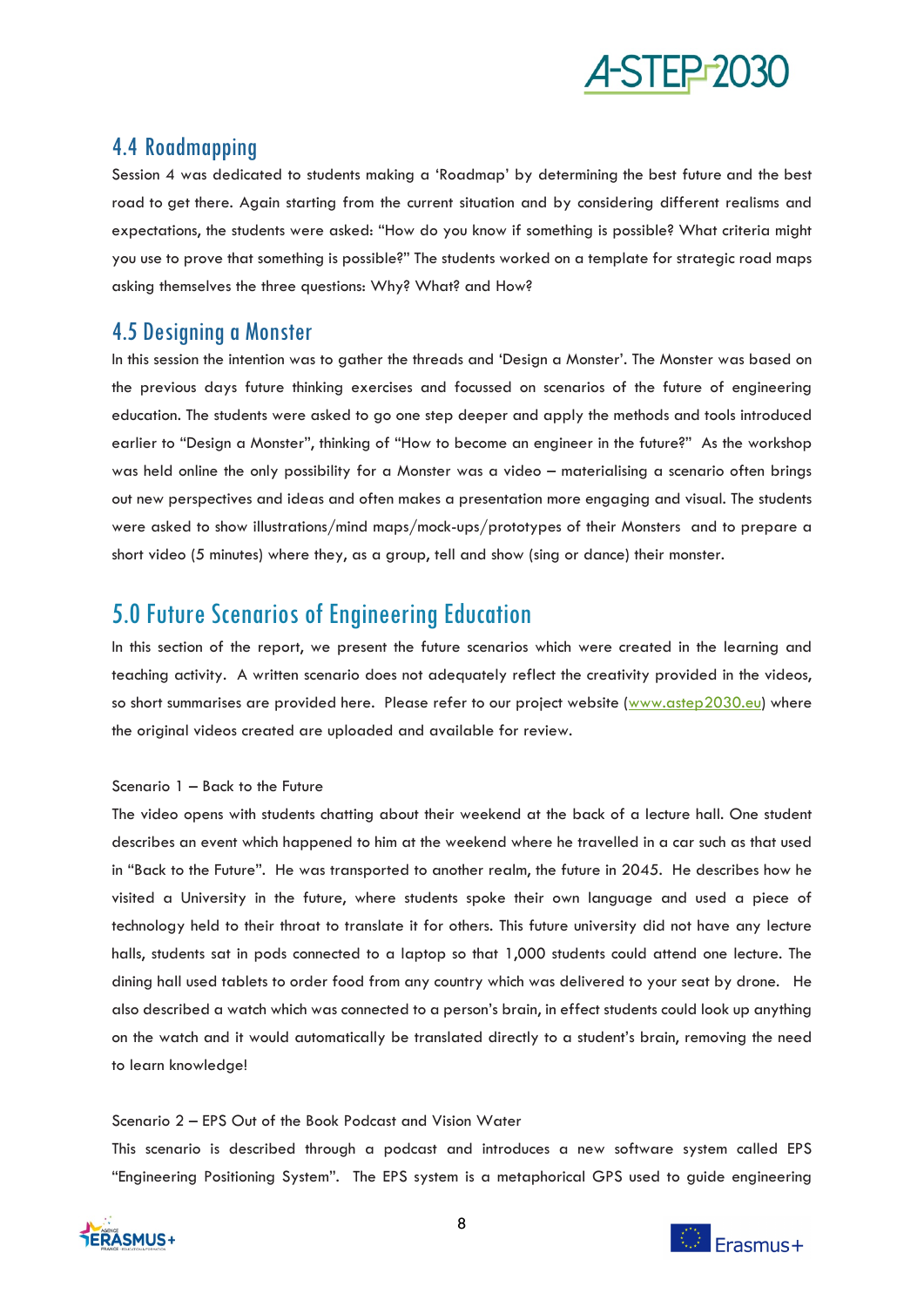

students through their engineering educational journey, in the "fastest, easiest and clearest way possible", removing all bumps in the engineering education journey, guiding students to a new ways of studying. The EPS will help students to decide upon their majors and it's an integration of engineering education into everyday life so that engineering as a career choice becomes more attractive. The podcast finishes with an advert for a new product called "VisionWater", a drink which combats all difficulties engineering students face. One sip gives you access to attain the skills you need to be an engineer. "Side effects include creativity, sharpened technical knowledge, motivation, enthusiasm, critical thinking skills and clear problem solving!"

#### Scenario 3 – Interview with STEM Agent and College Graduate

Scenario 3 was presented as a radio interview with a mother and daughter reminiscing about the past (in 2021) and comparing college life now (in 2031) with how things were in 2021. We are reminded about the impactful changes we have experienced in 2021 with the move to online learning and the COVID pandemic and what aspects of these changes have continued forward to 2031. Universities in 2031 have a hybrid system with access to tablets for all students and textbooks provided in many languages. Paper based examinations are gone with a positive impact on the environment and Artificial Intelligence has greatly assisted students. The future sees great collaboration between universities around the world and more industrial experience and internships through partnerships with companies. The interview process has also changed dramatically, with the rigid hierarchal structure having been replaced by more creative ways of interviewing. They introduce us to a Career Based Exchange programme (much like a student exchange) where engineers work around the world to gain different experiences and to help even out the imbalance of engineers around the world. Finally, societal norms have changed and this along with equal opportunities and good wages has encouraged many more women to become engineers!

#### Scenario 4 – The Future of Education

This group presented a scenario of the future of education which included six aspects:

- Free Education for all. They envison a future where education is free, allowing equal opportunities for people with different financial backgrounds which will increase diversity.
- Personalised Education. In this case, students are in charge of their own curriculum and they can optimise their own learning according to their learning style. They plan their own schedule to suit their circumstances.
- Virtual Reality as a learning tool. VR will allow students a more interactive environment which will stimulate creativity and give them access to realistic scenarios.
- Robots as Educators. Robots are proposed as educators to remove bias in the treatment of students, so that there will be a non emotional approach to teaching and efficiency in time management of lessons.



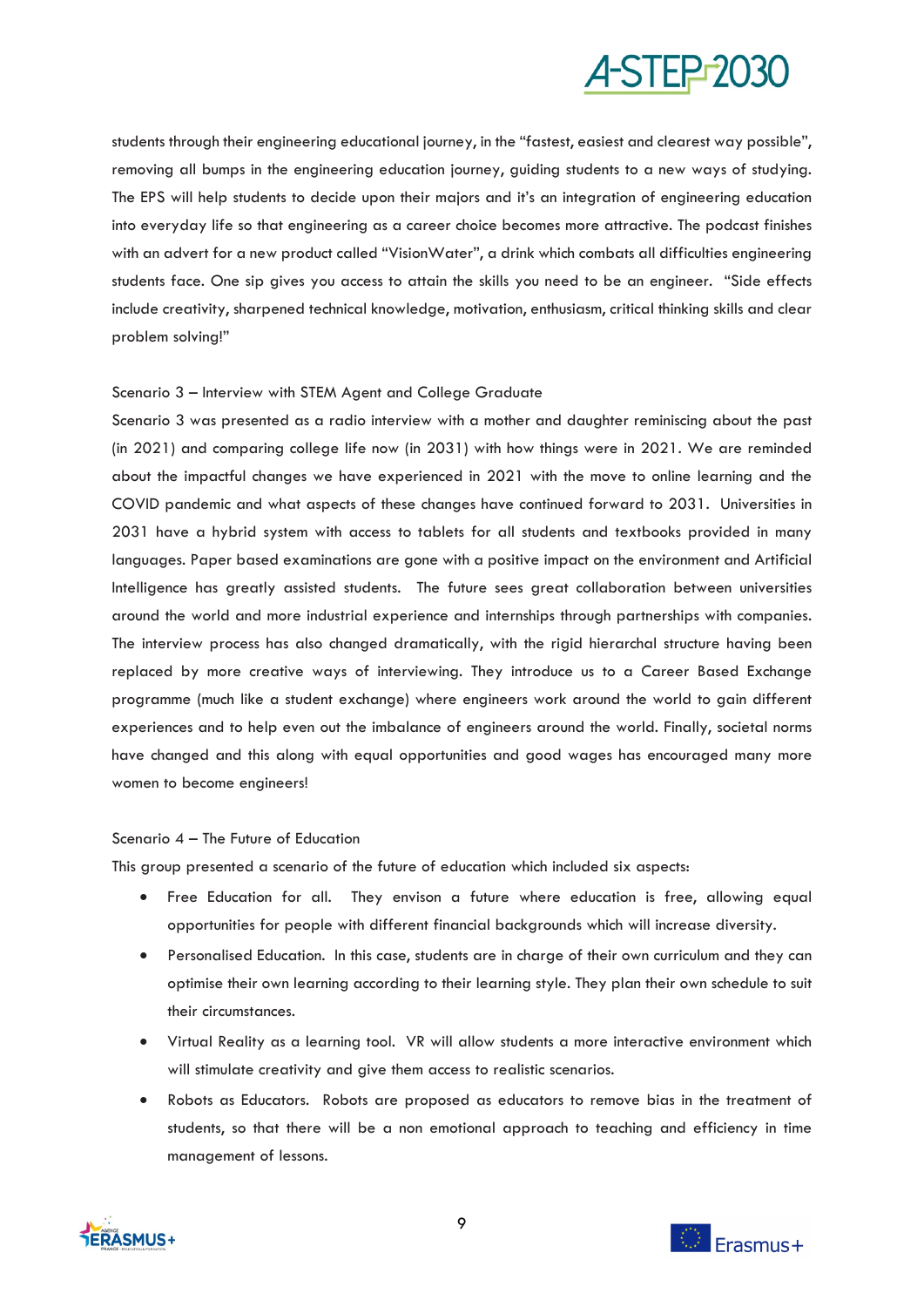

- Accessibility to people with disabilities. The future of education will be accessible to those with disabilities by using a digital campus and techniques such as voice activated learning.
- Holograms as a communication tool. The future of communication will not be virtual team meetings online, but holograms of each person meeting in a virtual space. The benefits include less commuting, reduced transportation costs, reduced carbon footprint and a reduced risk of contracting disease. Holograms are proposed as a way to stimulate social interactions as participants feel they are meeting someone in person.

#### Scenario 5 – How to become an Engineer in the Future

In this scenario we are introduced to a personal AI Mentor for every student. Over time, the AI mentors will learn the learning styles, strengths and weaknesses of the student, and using this experience will utilise those strengths to teach the student in the most appropriate way. The personalised system allows students to learn in their own way and at their own pace, meaning no student will be left behind. The future will have a standardised and globalised STEM education programme based on technology, where students can learn from anywhere in the world. The curriculum will be standardised across the whole world and education will be free to all. Following the standardised STEM programme, students will be exposed to a virtual gamification programme as a method of learning in the future. Each student will have virtual character with roles and responsibilities and will take on hands on labs and projects as learning by doing is the best way to learn. Engineers in the future, will not be educated by Universities, but by specialised engineering education provided by companies. Future engineers will learn on the job from experienced engineers (such as the apprenticeship / master) model and will be paid to learn, not pay for learning. Benefits of learning directly with the company means that engineers will neither be "over skilled or undertrained".

#### Scenario 6 – Robotic Assisted Teaching

Key drivers which impact this scenario include Robotic Assistance, Quantum Computing, Virtual Simulation, AI, Miniaturised Nuclear Generation, Neural Implants and Lightspeed and Time Travel. The key drivers considered in this scenario for the 2 x 2 exercise included Quality of Education and Technology. The best case scenario in the case of technology advances and good quality education resulted in a skilled workforce with much innovation, longer life expectancy and more productivity. In this scenario, robotic assisted teaching will yield better results, in a world which is less stressful and more productive. Personalised lessons for students allows for specialisation and the robots also ensure that students progress is tracked. Virtual simulation of laboratories has become the norm in this scenario, building from experience such as flight simulators currently used for training pilots.



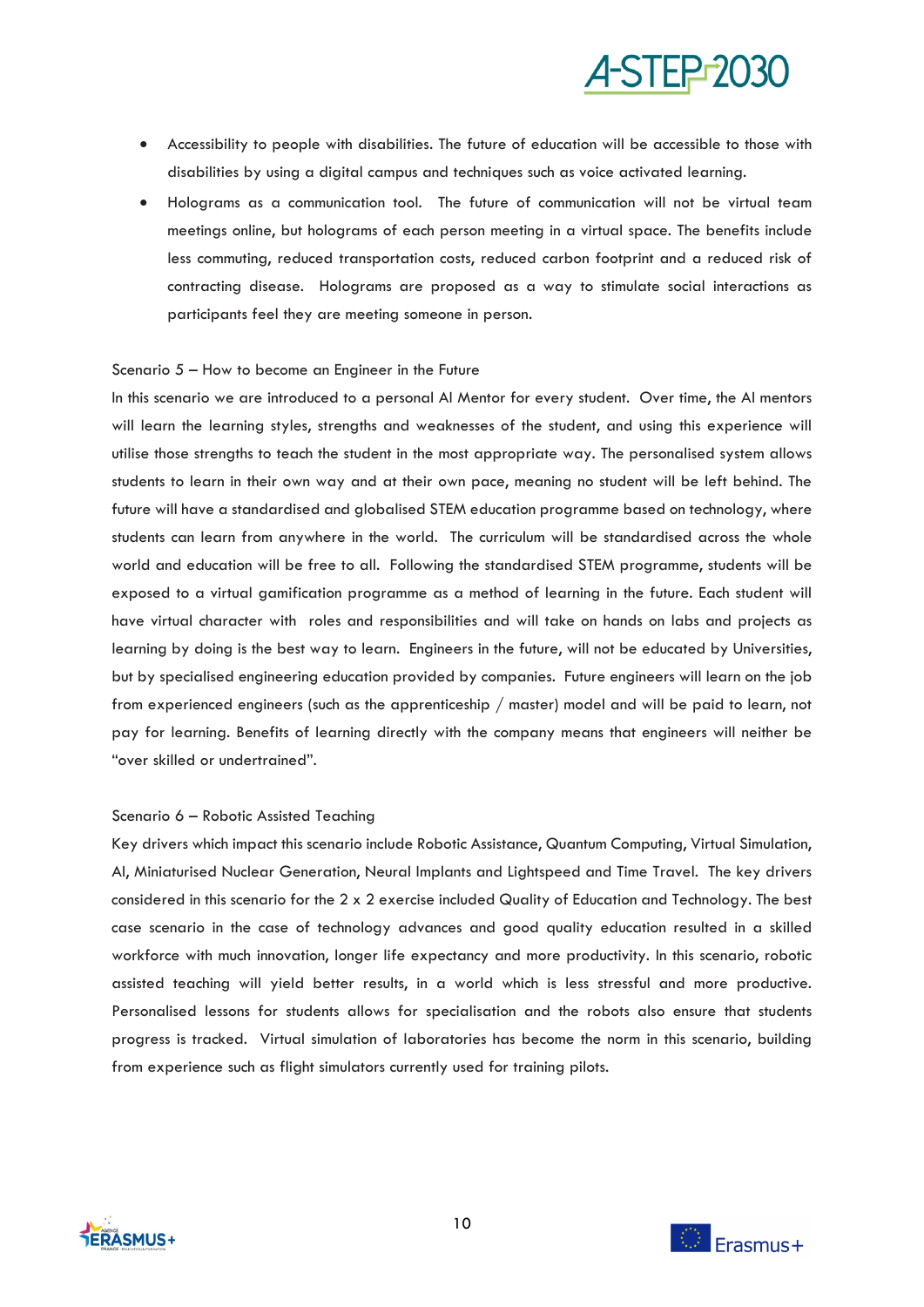

Scenario 7 – Artificial Intelligence in Future Engineering Education

Artificial Intelligence is at the core of this scenario which recognises that every student has different learning needs. AI provides an adaptive, personalised experience to deliver on each one. With customised, just in time feedback and contextual hints designed to help solve problems, students excel on the learning pathway built just for them. As students work, AI tracks each action and plans the next activity accordingly. AI is divided into 4 streams including;

- Human-Robot interaction (machine learning techniques and soft computing for vision and learning),
- AI based streamlining of course contents online based on student interest and level of understanding and predictive models for rendering course content.
- There will be Artificial Intelligence agents for the Teaching and Learning experience which includes a capability to deliver in a multilingual fashion and problem solving and decision making support mechanisms.
- AI will also assist with smart classroom design, assessing student behaviour, bridging students' skills and understanding levels and finally an AI for assessing the learning experience.

## Scenario 8 – The LEGO Educational Model

This scenario uses the concept of Lego to explain how the future of engineering education will look. "Like LEGO, at the beginning, each one has the same shape and the same size, but with imagination, different outputs are created from the same input". The scenario describes a "HAT DAY", a day when students from primary school find out what they STEM path will be. Primary students wear a hat equipped with AI and walk across an automated path equipped with sensors. As the student walks, both the hat and the path scan their mental and physical abilities. This assessment decides what their career in STEM will be. Children start their careers from this point using their creativity and imagination in problem solving and innovation.

## <span id="page-12-0"></span>6.0 Conclusions

This report described the methodological approach used in the A-STEP 2030 Summer School to help students develop the skills needed to create future scenarios. The task also aimed to create future learning scenarios which could be used by engineering educators to orientate their student's thinking skills to the future. Eight scenarios were presented which were co-created by academic partners and student participants at the Summer School.

There were some general themes observed in the scenarios presented by students which included:

- **Facilitation/mentoring/tutoring** A robot/Artificial Intelligence to mould the *personal* studying/learning process: making it easier, more accessible, immediately comprehensible and in accordance with the student's own learning style
- **Communication & comprehension skills** a focus on "absorption" rather than confusion, stress or inefficiency